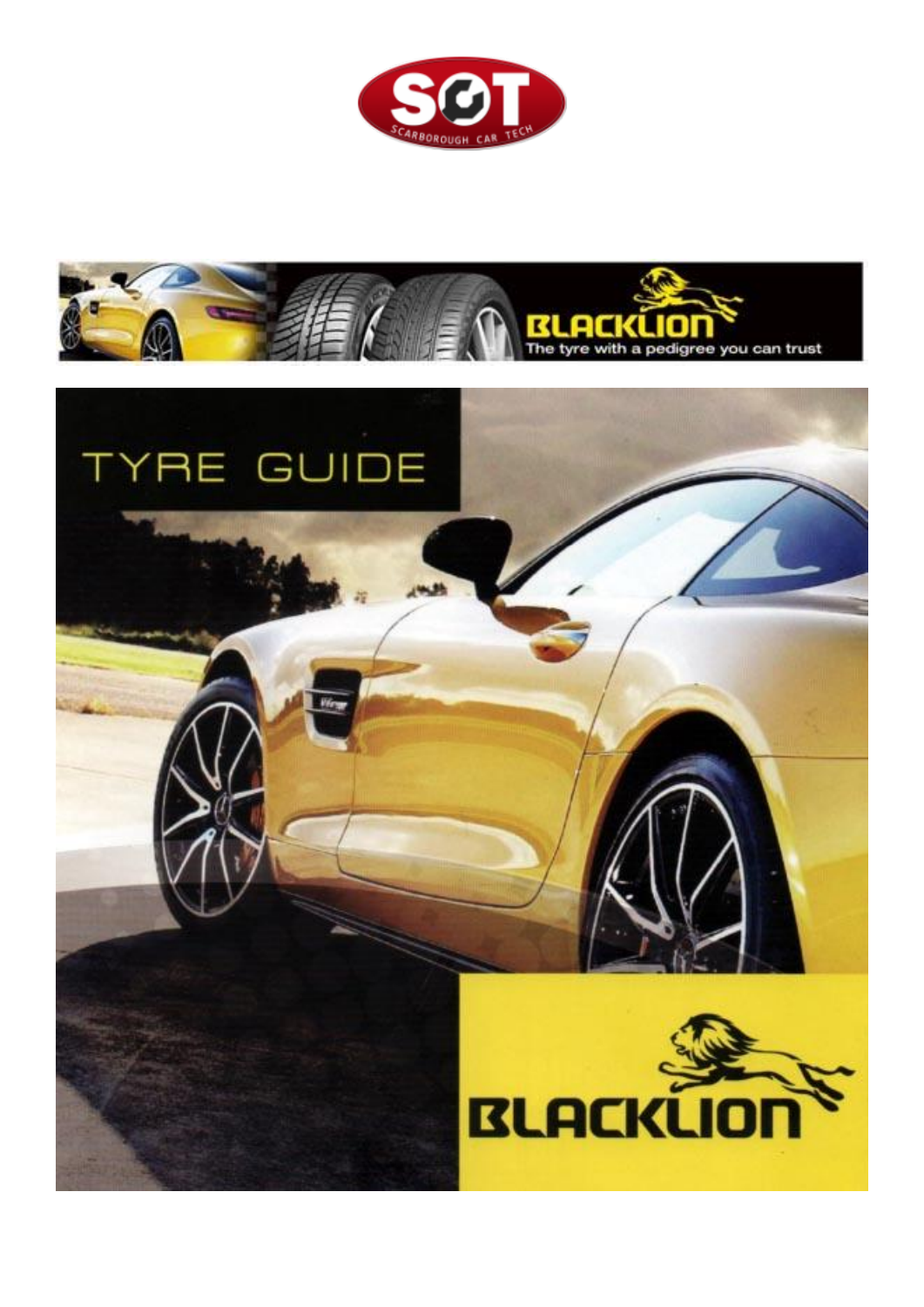## **TYRE TYPES AVAILABLE**



## **BU66**

**BU66's tread** formulation is specially designed to ensure excellent rolling resistance as well as a stronger apex to prevent any damage to the bead.



## **BH15**

**Excellent handling, superior** comfort, high-speed stability and low running noise provide a great driving experience. The tread is composed of a silicon compound formulation that not only effectively reduces rolling resistance, saves energy and protects the environment with low carbon emissions, but also has good grip to provide greater handling security.



#### **BC86**

**High performance SUV** and light truck tyre with excellent durability and handling efficiency.



## L301

Specially designed pattern for vans and minibuses that offers outstanding handling on wet surfaces, as well as excellent high speed durability.